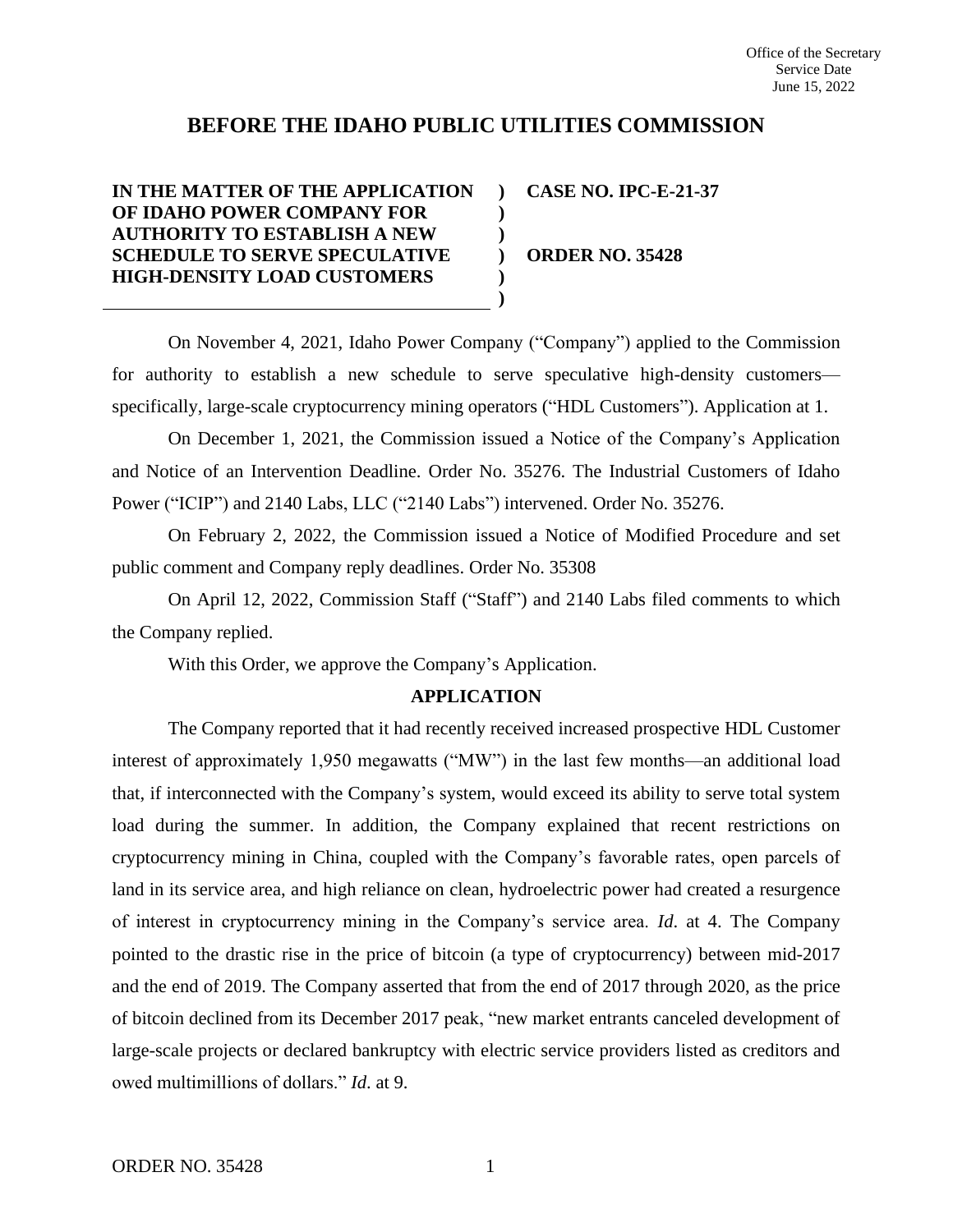The Company stated its concern that increasing electricity demand due to cryptocurrency operations coupled with limited capacity would likely constrain its ability to meet peak demand until at least 2026. The Company expressed additional concern that it would acquire new resources to meet demand that would ultimately become stranded when the economics of cryptocurrency changed. *Id.* at 14. Thus, the Company proposed implementing a new Schedule 20 to mitigate risks inherent to HDL Customers while meeting its obligation to reliably serve all customers.

The Company explained that attributes of cryptocurrency mining operations were: (1) high energy use and load factor; (2) the ability to relocate and disaggregate equipment to obtain favorable rates; (3) volatile load growth and load reduction; (4) sensitivity to short-term economic signals or volatility; and (5) lack of demonstrated financial viability. Application at 3.

The proposed Schedule 20 would incorporate three modifications to Schedule 9's (Large General Service) and Schedule 19's (Large Power Service) rate design including: (1) fully interruptible service during the summer peak season between 1:00 p.m. and 11:00 p.m. Monday through Friday; (2) a proposed reallocation of the portion of cost-of-service derived summer generation capacity costs currently collected in an on-peak demand charge; and (3) a proposal to "price energy at a marginal cost in all pricing periods, based on Avoided Cost Averages as listed in . . . the Company's most recently acknowledged Integrated Resource Plan." *Id.* at 14-15.

#### **STAFF COMMENTS**

Staff supported the Company's overall proposal. However, Staff recommended that once the Company had experience dealing with HDL Customers under Schedule 20, the Company address Staff's concerns and ensure that HDL Customer costs and benefits were appropriately allocated in the next general rate case. Staff Comments at 2.

Staff noted that Schedule 20 is designed to: (1) minimize the risk of stranded assets by treating HDL Customers' demand as non-firm and requiring interruptible service during summer On-Peak Hours to avoid the need to invest in resources to meet their capacity needs; (2) ensure Schedule 20 customers' share of demand-classified cost is being fully recovered throughout the year, as a result of Schedule 20 requirements for interruptible service during summer On-Peak hours; and (3) recover energy costs using marginal cost energy rates. *Id.*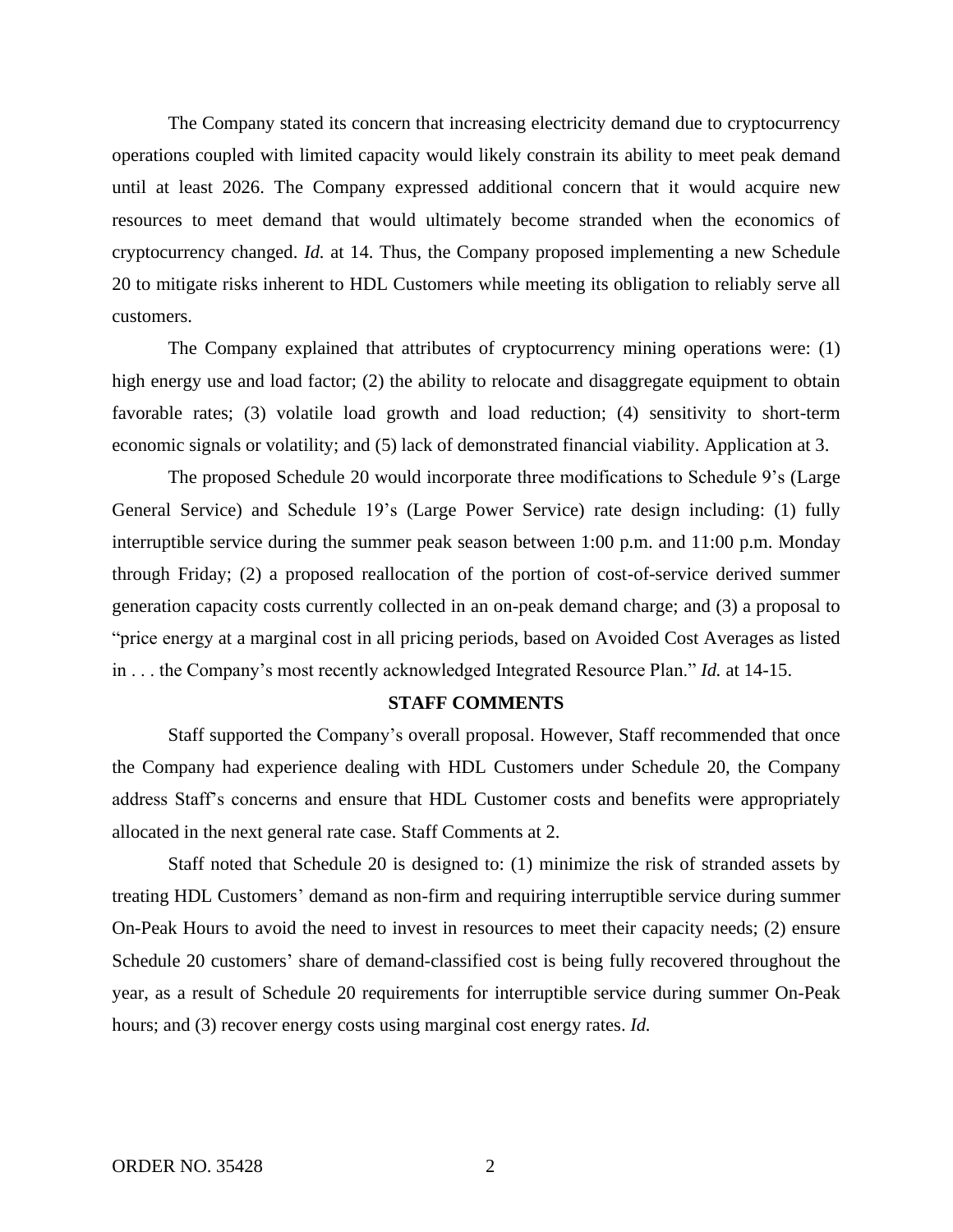Staff's comments focused on the following five areas: (1) cryptocurrency mining risk; (2) interruptible/non-firm service; (3) pricing and recovery of energy-related cost; (4) pricing and recovery of demand-related cost; and (5) an accounting treatment for Schedule 20.

#### **1. Cryptocurrency Mining Risk**

Staff believed it was reasonable for the Company to proactively mitigate risks inherent to cryptocurrency mining by establishing the proposed customer class. Although Staff noted that no entity is currently pursuing the large-scale cryptocurrency mining operations described in the Company's Application in the Company's service area, Staff believed it was probable that customers who would qualify under Schedule 20 would seek to obtain service from the Company in the future.

## **2. Interruptible/Non-firm Service**

Staff stated the proposed interruptible service in Schedule 20 minimized stranded-asset cost risk by reducing the Company's need to acquire additional capacity to serve HDL Customers. Staff pointed out that "[r]equiring non-firm treatment is a reasonable approach for a customer class whose members are high-risk and whose combined loads may lack the stability necessary to minimize stranded-asset cost risk." *Id.* at 4. After reviewing the proposed interruptible service requirements and available options for obtaining non-interruptible service, Staff concluded that the mandatory interruptible service feature struck a reasonable balance between stranded asset risks and the Company's obligation to meet customer demand.

Staff noted the parameters and methods for determining the scope of interruptible service to minimize stranded-asset cost risk in this case were based on similar parameters and methods recently approved to determine curtailment for demand response participants in Case No. IPC-E-21-32. Staff further noted that HDL Customers who desire non-interruptible service can enter special contracts allowed for customers requiring an excess of 10 Megawatts ("MW"), reduce their capacity to qualify for service under a different schedule, or obtain electric service elsewhere.

Staff believed that, ultimately, the parameters for interruptible service should be carefully reviewed in the next general rate case or after Schedule 20 customers are established and data has been collected to determine the amount, frequency, and timing of interruptions in service that occur. *Id.* at 4. Staff also recommended that after it gains further experience with these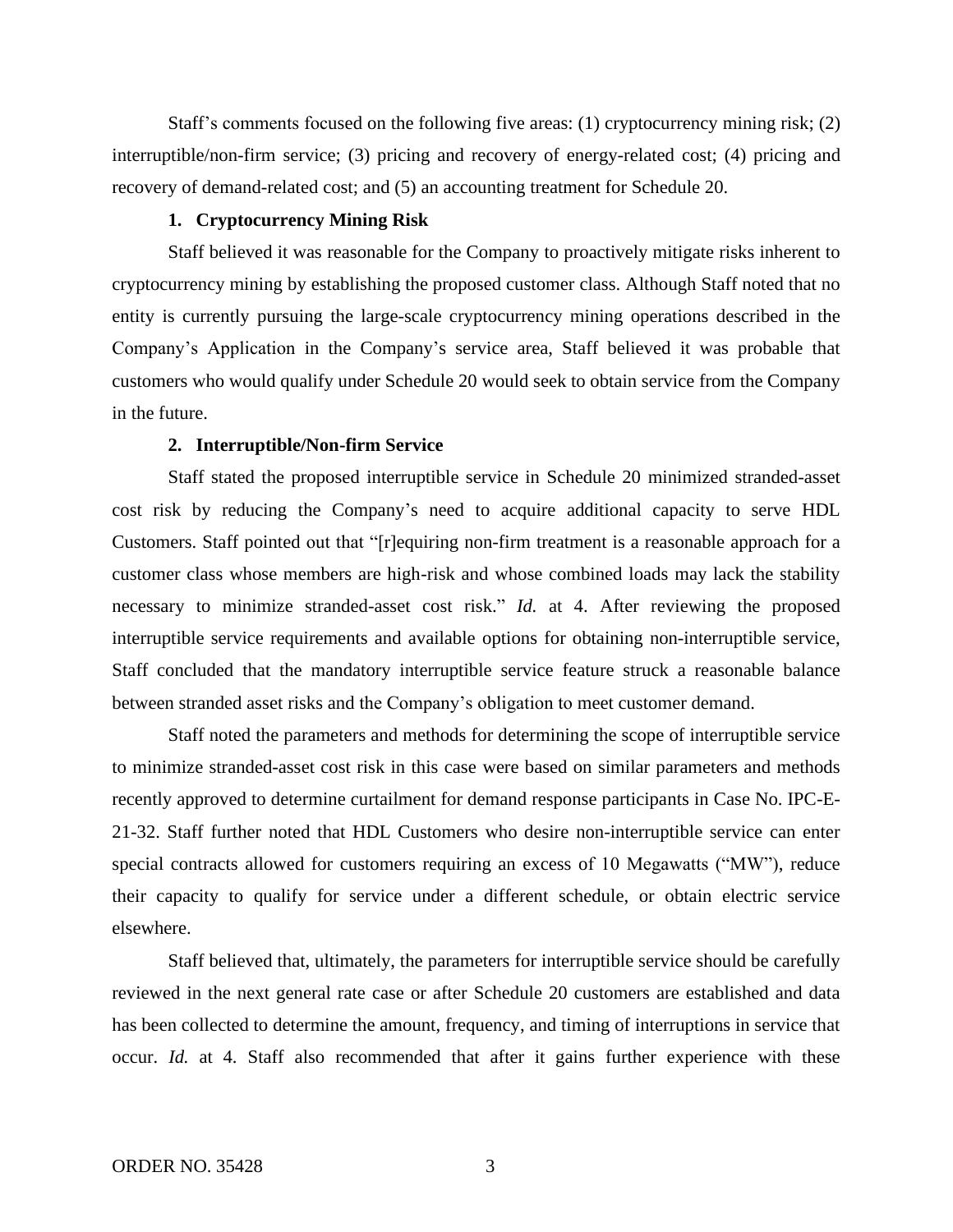customers, the Company consider the potential for HDL Customers with loads less than 10 MW to be eligible for special contracts.

### **3. Pricing and Recovery of Energy-Related Cost**

Staff noted the Company's current customers' energy rates are based on embedded average costs derived from a test year. *Id.* at 6. To determine the energy rates for Schedule 20 customers, however, the Company proposed using the Avoided Cost Averages ("ACA") in the Company's Integrated Resource Plan ("IRP") as a marginal cost of energy. The Company currently uses an embedded average cost rate structure for its current customer classes. Staff noted there must be a level of stability within each customer class under the embedded cost rate structure to ensure each customer's cost-of-service allocation remains relatively stable between rate cases. If the assumption held true that the Schedule 20 customer class lacks stability, Staff agreed that a marginal energy rate was appropriate since it is based on the cost of the next increment of electricity beyond what is needed by the Company's core customers. *Id.* 

That said, Staff was concerned with using an avoided cost rate not derived from a test year and not currently used for any other customer rates. Thus, while Staff agreed in principle to using the ACA in the Company's IRP for Schedule 20 energy rates as proposed, it recommended the Company consider alternative methods, including a marginal energy cost rate derived from a test year in preparation of the next general rate case.

#### **4. Pricing and Recovery of Demand-Related Cost**

Staff stated that Schedule 20's demand charges were based on Schedules 9 and 19 rate designs. *Id.* Staff noted that Schedules 9 and 19 both have an On-Peak Demand charge that charges customers for their highest 15 minutes of use during On-Peak hours only during summer months. Staff supported the Company's proposal to reallocate cost of service derived summer generation capacity costs from the On-Peak Demand charge to the standard Billing Demand charge to ensure Schedule 20 customers paid their fair share for use of the Company's system.

### **5. Accounting Treatment**

Staff supported the Company's proposed treatment of Schedule 20 energy costs, revenue, and usage in the Power Cost Adjustment ("PCA"). Staff noted, however, that additional analysis was needed to determine how Schedule 20's costs, benefits, and loads were incorporated into base rates. Staff recommended the Company meet with Staff prior to the next general rate case to examine how Schedule 20 should be incorporated.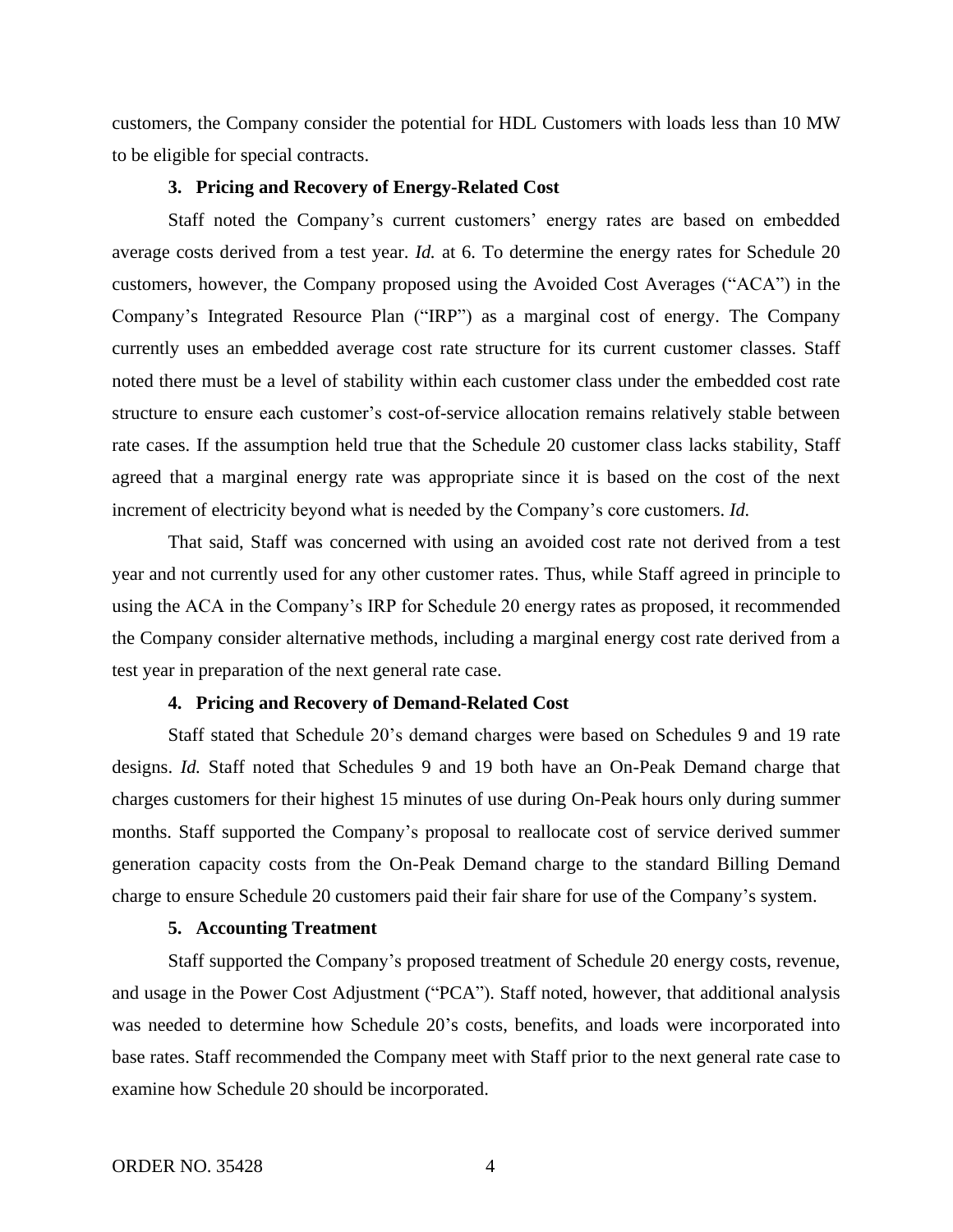#### **STAFF RECOMMENDATIONS**

Staff recommended the Commission approve the Schedule 20 customer class as filed and authorize implementation prior to the start of the June 15 to September 15 interruption period. Staff also recommended the Commission order the Company to file conforming tariffs.

Within five years from the date the Company commences service to customers under Schedule 20, Staff recommended the Company evaluate:

- 1. Assumptions regarding the risks and need for mandatory interruptible service;
- 2. The need for non-interruptible service through special contracts or other options for customers with loads below 10 MW; and
- 3. The need for marginal cost-based rates.

Prior to developing the next general rate case filing, Staff recommended the Company:

- 1. Evaluate and compare other methods for determining a marginal cost of energy in addition to the use of Avoided Cost Averages in the IRP for the Schedule 20 energy rate; and
- 2. Collaborate with Staff after re-evaluating Schedule 20 cost assignment based on usage characteristics and system requirements and assign cost and benefits incorporating interruption requirement parameters.

#### **2140 LAB COMMENTS**

2140 Labs contended there was no need to create a new Schedule as there were no new or existing customers who would qualify under Schedule 20. 2140 Lab's Comments at 1-2. 2140 Labs further contended that the Company's research regarding cryptocurrency was scant and too selective. *Id.* at 2. Specifically, 2140 Labs argued that—when cryptocurrency mining user load was compared to residential user demand and cryptocurrency's price fluctuation was compared to other markets (e.g., Gold, S&P 500, and oil) over a longer time span—the Company's assertions that cryptocurrency load was inconsistent and unpredictable, and that its price was highly volatile were inaccurate. *Id.* at 3. 2140 Labs also argued that cryptocurrency mining operations entailed a host of economic development opportunities.

Based on the above arguments, 2140 Labs requested the Commission consider renaming Schedule 20 as "Emerging Industry" rather than "Speculative High-Density Load." *Id.* at 4. 2140 Labs averred that the word "speculative" had negative connotations and, moreover, did not aptly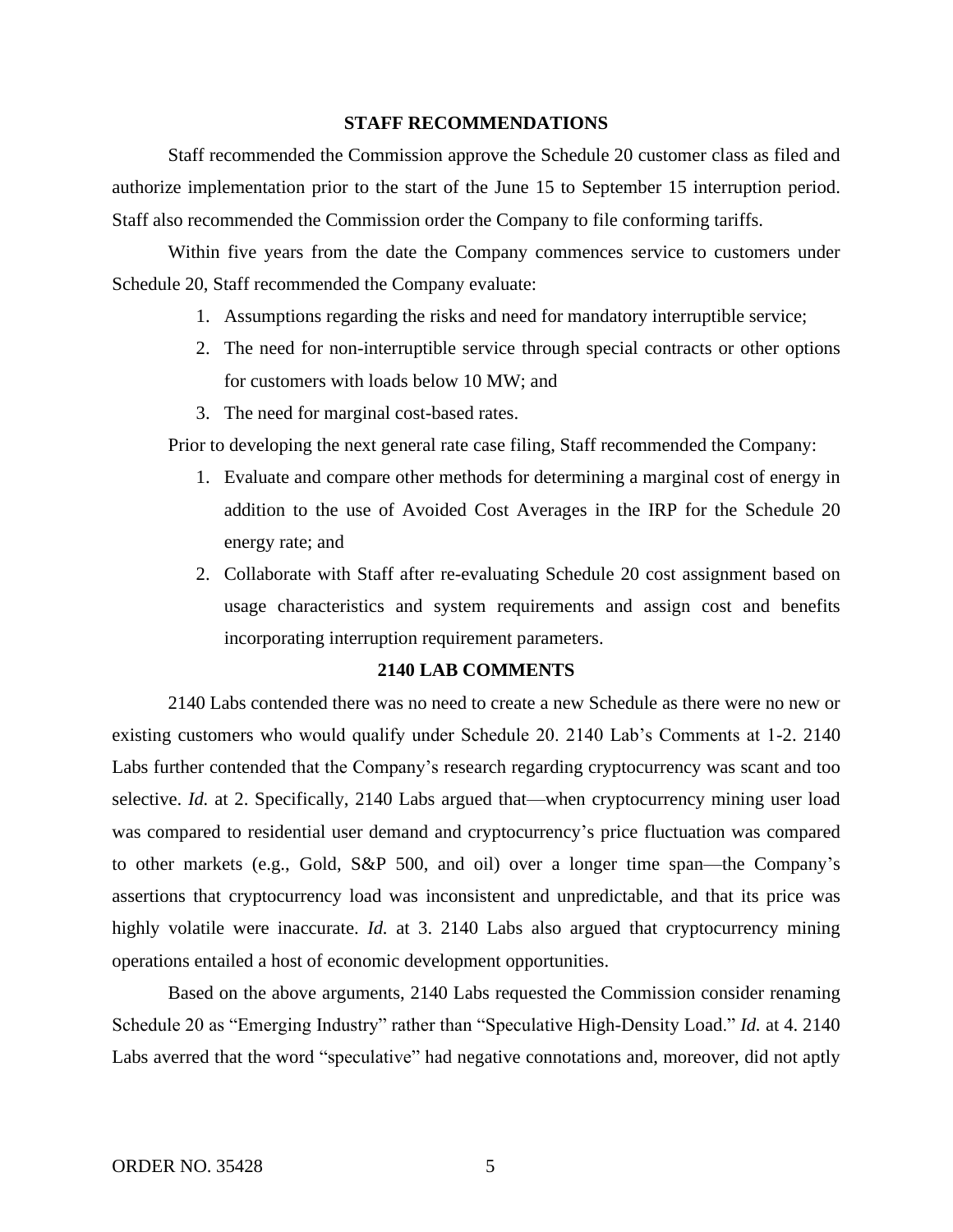describe cryptocurrency operations. In sum, 2140 Labs suggested that renaming Schedule 20 would benefit Idaho by positioning it as a blockchain-friendly state. *Id.* at 4.

## **COMPANY REPLY COMMENTS**

The Company stated it supported Staff's recommendations. The Company pointed to the recent example of a large-scale cryptocurrency mining operation breaking its contract and quickly relocating to a different service area to meet clean energy goals and other corporate goals. Company Reply Comments at 3. The Company stated that cryptocurrency miners' stated interest in using shipping containers which are easily movable to different service areas, and the potential that current technological advances in cryptocurrency could reduce electricity demand by 99.9 percent create a real potential for the incurrence of stranded asset costs.

The Company agreed with 2140 Lab's assessment that cryptocurrency mining load operates at a consistent and predictable load, but that "it cautions the risk of conflating the cryptocurrency miners' high load factor with transitory load and the associated stranded cost risks [the Company] seeks to mitigate." *Id.* at 6.

In conclusion, the Company requested the Commission approve the Company's Application and authorize implementation of Schedule 20 prior to the start of the June 15 to September 15 interruption period.

#### **FINDINGS AND DISCUSSION**

The Commission has jurisdiction over this matter under *Idaho Code* §§ 61-502 and 61- 503. The Commission is empowered to investigate rates, charges, rules, regulations, practices, and contracts of public utilities and to determine whether they are just, reasonable, preferential, discriminatory, or in violation of any provision of law, and to fix the same by order. *Idaho Code* §§ 61-502 and 61-503.

The Commission has reviewed the record, including the Application, Staff and the intervenor comments, and the Company's reply comments. We find that the Company's creation of a new electric service schedule to provide service to potential HDL Customers is a reasonable approach to proactively mitigate potential stranded asset costs to its core customers. Based on our review, we find it fair, just, and reasonable to approve the Application.

While there are no customers currently seeking service under Schedule 20, we encourage the Company to continue to evaluate assumptions regarding the risks and need for mandatory interruptible service, the need for non-interruptible service through special contracts or other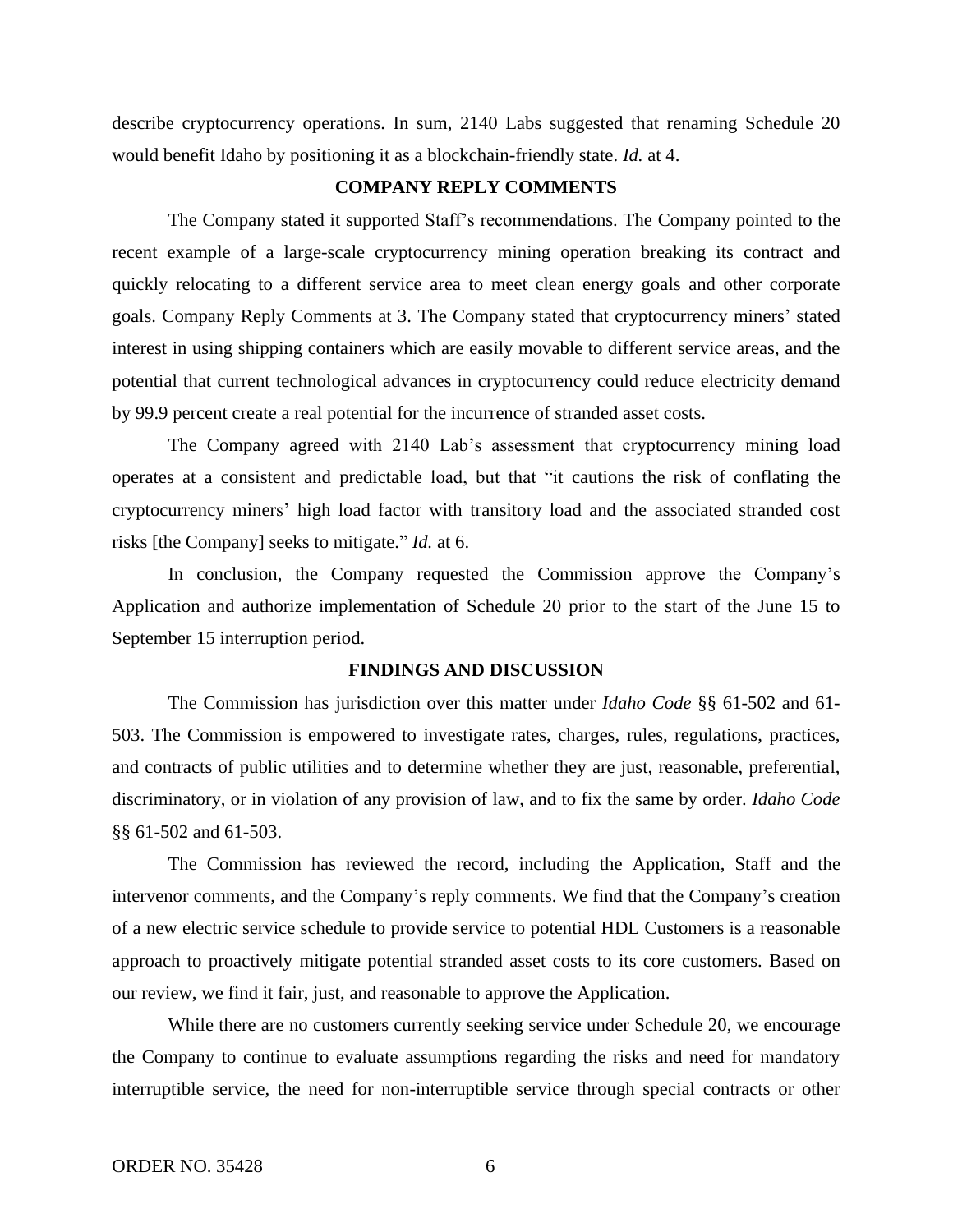options for customers with loads below 10 MW, and the need for marginal cost-based rates. Before it develops and files its next general rate case, we direct the Company to evaluate and compare other methods for determining a marginal cost of energy in addition to the use of ACA in the IRP for setting the Schedule 20 energy rate. We further direct the Company to collaborate with Staff after the Company evaluates cost assignments based on usage characteristics and system requirements under Schedule 20 and then assign cost and benefits incorporating interruption requirement parameters.

We appreciate the comments of 2140 Labs and its optimism that cryptocurrency mining operations will bring a host of economic development opportunities to Idaho. However, at this time, we decline to rename Schedule 20 to "emerging industry."

### **ORDER**

IT IS HEREBY ORDERED that the Company's Application is approved as filed. We authorize the Company to establish a new customer classification applicable to HDL Customers operating in a speculative industry and approve implementation of Schedule 20—Speculative High-Density Load for HDL Customer effective as of the file stamp of this Order.

THIS IS A FINAL ORDER. Any person interested in this Order may petition for reconsideration within twenty-one (21) days of the service date of this Order with regard to any matter decided in this Order. Within seven (7) days after any person has petitioned for reconsideration, any other person may cross-petition for reconsideration. *See Idaho Code* § 61- 626. ///